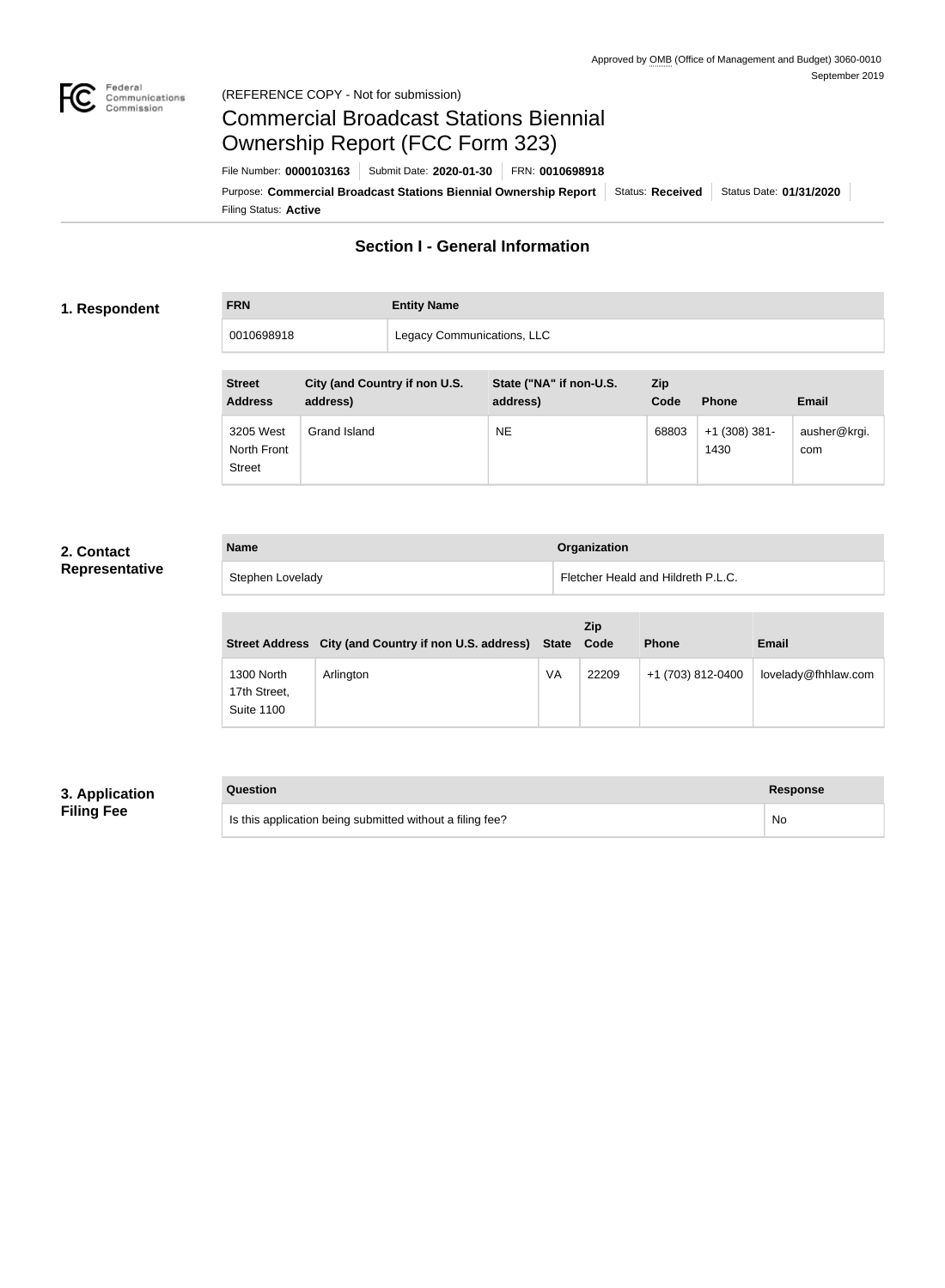| <b>Application Type</b> | <b>Form Number</b> | <b>Fee Code</b> | Quantity | <b>Fee Amount</b> | <b>Subtotal</b> |
|-------------------------|--------------------|-----------------|----------|-------------------|-----------------|
| Biennial                | Form 323           | <b>MAR</b>      |          | 85                | \$1,190.00      |
|                         |                    |                 |          | Total             | \$1,190.00      |

### **4. Nature of Respondent**

| (a) Provide the following information about the Respondent: |                           |
|-------------------------------------------------------------|---------------------------|
| <b>Relationship to stations/permits</b>                     | Licensee                  |
| <b>Nature of Respondent</b>                                 | Limited liability company |

**(b) Provide the following information about this report:**

| <b>Purpose</b> | Biennial                                                                                                                                                                               |
|----------------|----------------------------------------------------------------------------------------------------------------------------------------------------------------------------------------|
| "As of" date   | 10/01/2019                                                                                                                                                                             |
|                | When filing a biennial ownership report or validating<br>and resubmitting a prior biennial ownership report, this<br>date must be Oct. 1 of the year in which this report is<br>filed. |

### **5. Licensee(s) and Station(s)**

r

### **Respondent is filing this report to cover the following Licensee(s) and station(s):**

| Licensee/Permittee Name    | <b>FRN</b> |
|----------------------------|------------|
| Legacy Communications, LLC | 0010698918 |

| Fac. ID No. | <b>Call Sign</b> | <b>City</b>         | <b>State</b> | <b>Service</b> |
|-------------|------------------|---------------------|--------------|----------------|
| 2119        | KIOD             | <b>MCCOOK</b>       | <b>NE</b>    | <b>FM</b>      |
| 9936        | <b>KRGY</b>      | <b>AURORA</b>       | <b>NE</b>    | <b>FM</b>      |
| 27174       | <b>KMTY</b>      | <b>GIBBON</b>       | <b>NE</b>    | <b>FM</b>      |
| 27178       | <b>KUVR</b>      | <b>HOLDREGE</b>     | <b>NE</b>    | AM             |
| 32381       | <b>KRGI-FM</b>   | <b>GRAND ISLAND</b> | <b>NE</b>    | <b>FM</b>      |
| 32382       | <b>KRGI</b>      | <b>GRAND ISLAND</b> | <b>NE</b>    | AM             |
| 67471       | <b>DKOAQ</b>     | <b>SCOTTSBLUFF</b>  | <b>NE</b>    | AM             |
| 67472       | <b>KOLT</b>      | <b>TERRYTOWN</b>    | <b>NE</b>    | AM             |
| 67473       | <b>KMOR</b>      | <b>GERING</b>       | <b>NE</b>    | <b>FM</b>      |
| 70565       | <b>KSWN</b>      | <b>MCCOOK</b>       | <b>NE</b>    | <b>FM</b>      |
| 81766       | KOZY-FM          | <b>BRIDGEPORT</b>   | <b>NE</b>    | <b>FM</b>      |
| 164136      | <b>KHYY</b>      | <b>MINATARE</b>     | <b>NE</b>    | <b>FM</b>      |
| 164137      | <b>KETT</b>      | <b>MITCHELL</b>     | <b>NE</b>    | <b>FM</b>      |
| 164138      | <b>KZTL</b>      | <b>PAXTON</b>       | <b>NE</b>    | <b>FM</b>      |
| 164139      | <b>KRNP</b>      | <b>SUTHERLAND</b>   | <b>NE</b>    | <b>FM</b>      |
| 164157      | <b>KKJK</b>      | <b>RAVENNA</b>      | <b>NE</b>    | <b>FM</b>      |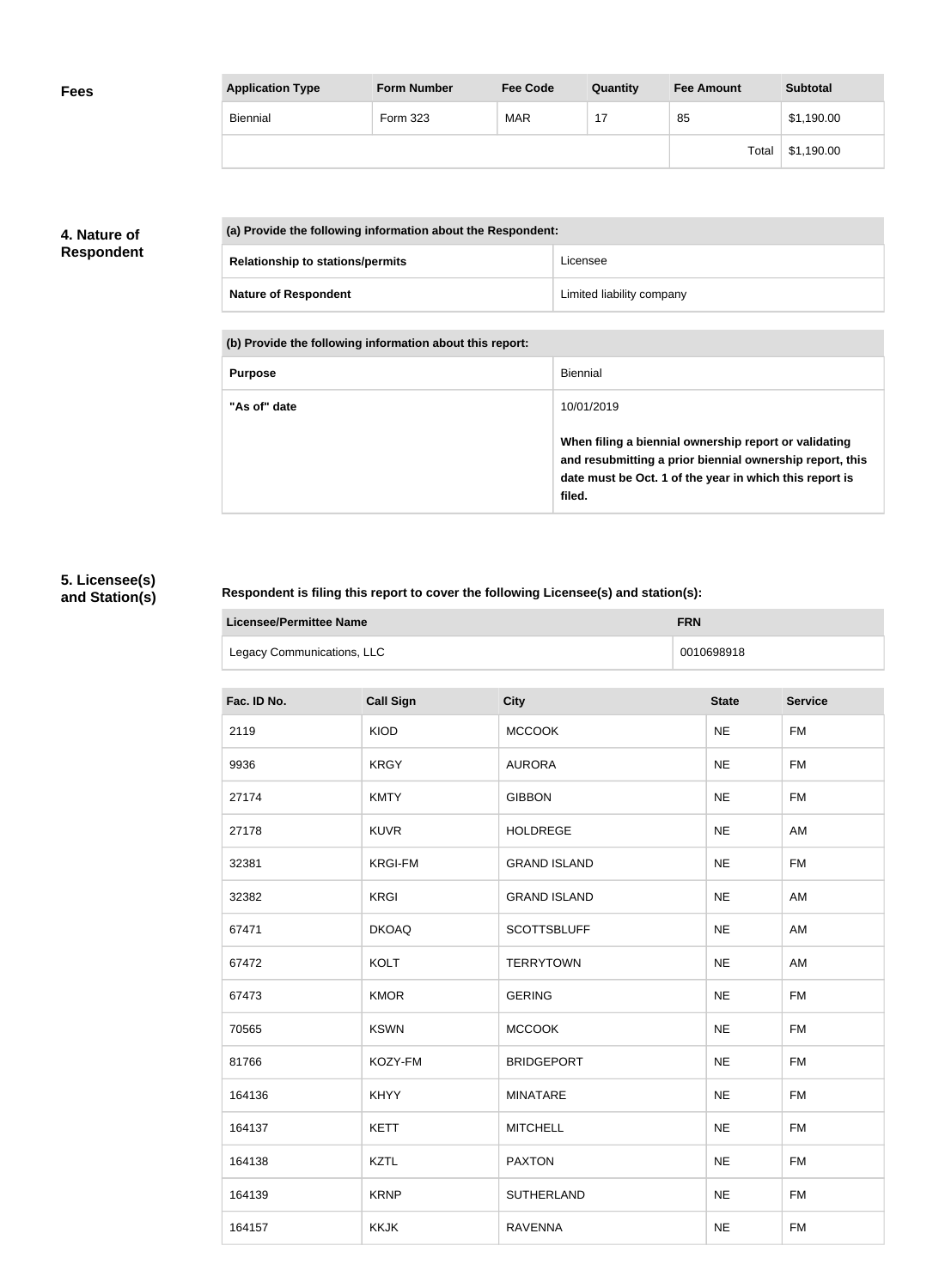| 166012 | KZMC | <b>MCCOOK</b> | <b>NE</b> | --<br>⊦м |
|--------|------|---------------|-----------|----------|
|        |      |               |           |          |

#### **Section II – Biennial Ownership Information**

**1. 47 C.F.R. Section 73.3613 and Other Documents**

Licensee Respondents that hold authorizations for one or more full power television, AM, and/or FM stations should list all contracts and other instruments set forth in 47 C.F.R. Section 73.3613(a) through (c) for the facility or facilities listed on this report. In addition, attributable Local Marketing Agreements (LMAs) and attributable Joint Sales Agreements (JSAs) must be disclosed by the licensee of the brokering station on its ownership report. If the agreement is an attributable LMA, an attributable JSA, or a network affiliation agreement, check the appropriate box. Otherwise, select "Other." Non-Licensee Respondents, as well as Licensee Respondents that only hold authorizations for Class A television and/or low power television stations, should select "Not Applicable" in response to this question.

| <b>Document Information</b>                     |                                                    |
|-------------------------------------------------|----------------------------------------------------|
| Description of contract or instrument           | Articles of Incorporation                          |
| Parties to contract or instrument               | State of Nebraska                                  |
| Date of execution                               | 03/2004                                            |
| Date of expiration                              | No expiration date                                 |
| <b>Agreement type</b><br>(check all that apply) | Other<br><b>Agreement Type: Corporate Document</b> |

#### **Document Information**

| Description of contract or instrument           | <b>Operating Agreement</b>                         |
|-------------------------------------------------|----------------------------------------------------|
| Parties to contract or instrument               | Members of LLC                                     |
| Date of execution                               | 03/2004                                            |
| Date of expiration                              | No expiration date                                 |
| <b>Agreement type</b><br>(check all that apply) | Other<br><b>Agreement Type: Corporate Document</b> |

#### **Document Information**

| Description of contract or instrument           | Amendment to Operating Agreement                   |
|-------------------------------------------------|----------------------------------------------------|
| Parties to contract or instrument               | Members of LLC                                     |
| Date of execution                               | 06/2012                                            |
| Date of expiration                              | No expiration date                                 |
| <b>Agreement type</b><br>(check all that apply) | Other<br><b>Agreement Type: Corporate Document</b> |

#### **2. Ownership Interests**

**(a)** Ownership Interests. This Question requires Respondents to enter detailed information about ownership interests by generating a series of subforms. Answer each question on each subform. The first subform listing should be for the Respondent itself. If the Respondent is not a natural person, also list each of the officers, directors, stockholders, non-insulated partners, non-insulated members, and any other persons or entities with a direct attributable interest in the Respondent pursuant to the standards set forth in 47 C.F.R. Section 73.3555. (A "direct" interest is one that is not held through any intervening companies or entities.) List each interest holder with a direct attributable interest in the Respondent separately.

Leave the percentage of total assets (Equity Debt Plus) field blank for an interest holder unless that interest holder has an attributable interest in the Respondent solely on the basis of the Commission's Equity Debt Plus attribution standard, 47 C.F.R. Section 73.3555, Note 2(i).

In the case of vertical or indirect ownership structures, list only those interests in the Respondent that also represent an attributable interest in the Licensee(s) for which the report is being submitted.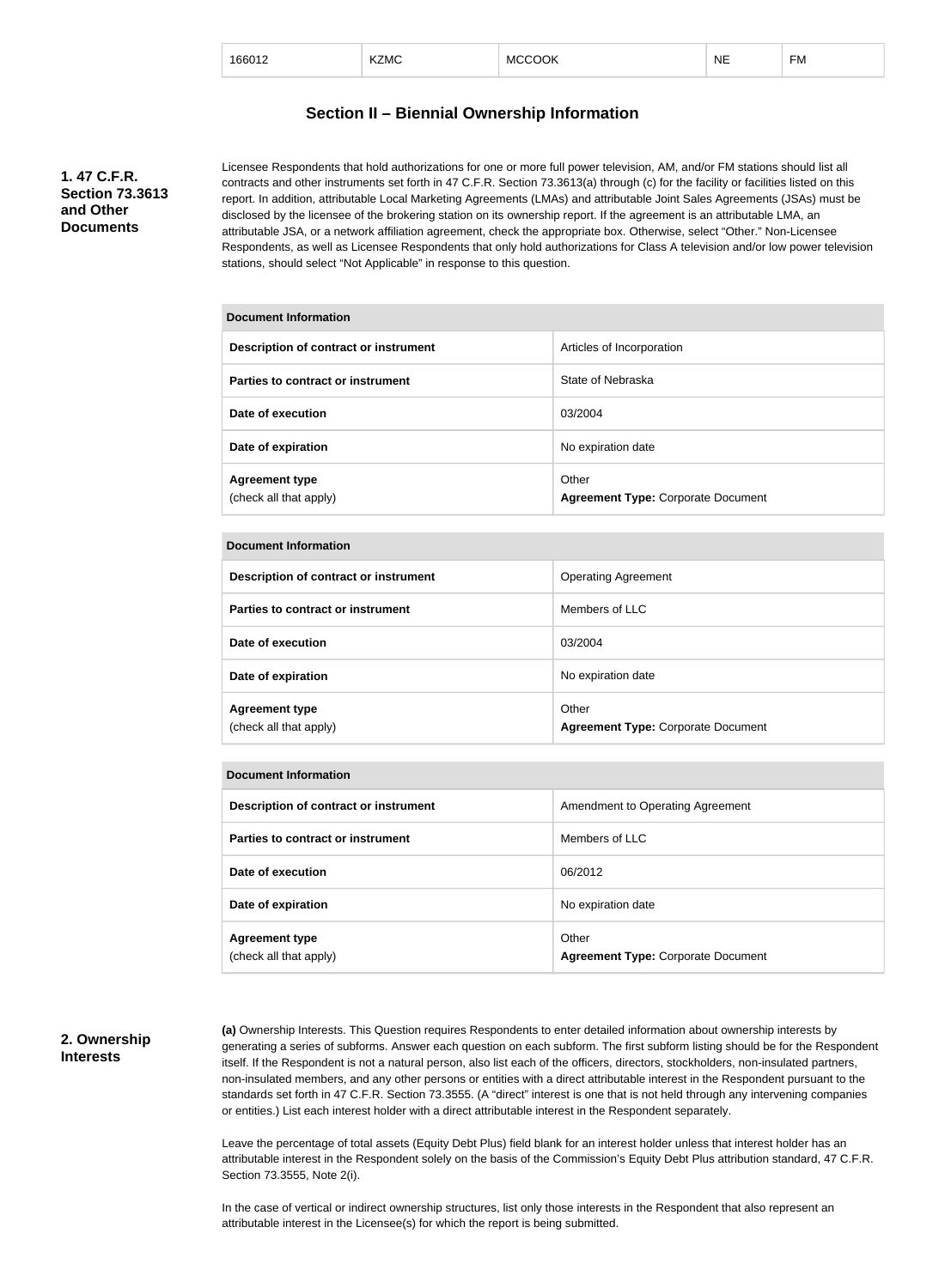Entities that are part of an organizational structure that includes holding companies or other forms of indirect ownership must file separate ownership reports. In such a structure do not report, or file a separate report for, any interest holder that does not have an attributable interest in the Licensee(s) for which the report is being submitted.

Please see the Instructions for further detail concerning interests that must be reported in response to this question.

The Respondent must provide an FCC Registration Number for each interest holder reported in response to this question. Please see the Instructions for detailed information and guidance concerning this requirement.

| <b>Ownership Information</b>                            |                                                                                      |                              |                            |  |
|---------------------------------------------------------|--------------------------------------------------------------------------------------|------------------------------|----------------------------|--|
| <b>FRN</b>                                              | 0010698918                                                                           |                              |                            |  |
| <b>Entity Name</b>                                      | Legacy Communications, LLC                                                           |                              |                            |  |
| <b>Address</b>                                          | PO Box                                                                               |                              |                            |  |
|                                                         | <b>Street 1</b>                                                                      | 3205 West North Front Street |                            |  |
|                                                         | <b>Street 2</b>                                                                      |                              |                            |  |
|                                                         | <b>City</b>                                                                          | <b>Grand Island</b>          |                            |  |
|                                                         | State ("NA" if non-U.S.<br>address)                                                  | <b>NE</b>                    |                            |  |
|                                                         | <b>Zip/Postal Code</b>                                                               | 68803                        |                            |  |
|                                                         | Country (if non-U.S.<br>address)                                                     | <b>United States</b>         |                            |  |
| <b>Listing Type</b>                                     | Respondent                                                                           |                              |                            |  |
| <b>Positional Interests</b><br>(check all that apply)   | Respondent                                                                           |                              |                            |  |
| <b>Tribal Nation or Tribal</b><br><b>Entity</b>         | Interest holder is not a Tribal nation or Tribal entity                              |                              |                            |  |
| <b>Interest Percentages</b><br>(enter percentage values | <b>Voting</b>                                                                        | 0.0%                         | <b>Jointly Held?</b><br>No |  |
| from 0.0 to 100.0)                                      | <b>Equity</b>                                                                        | 0.0%                         |                            |  |
|                                                         | <b>Total assets (Equity Debt</b><br>Plus)                                            | 0.0%                         |                            |  |
| that do not appear on this report?                      | Does interest holder have an attributable interest in one or more broadcast stations |                              | No                         |  |

**Ownership Information**

| <b>FRN</b>     | 0013902366                          |                              |
|----------------|-------------------------------------|------------------------------|
| <b>Name</b>    | Alan R. Usher                       |                              |
| <b>Address</b> | PO Box                              |                              |
|                | <b>Street 1</b>                     | 3205 West North Front Street |
|                | <b>Street 2</b>                     |                              |
|                | <b>City</b>                         | Grand Island                 |
|                | State ("NA" if non-U.S.<br>address) | <b>NE</b>                    |
|                | <b>Zip/Postal Code</b>              | 68803                        |
|                |                                     |                              |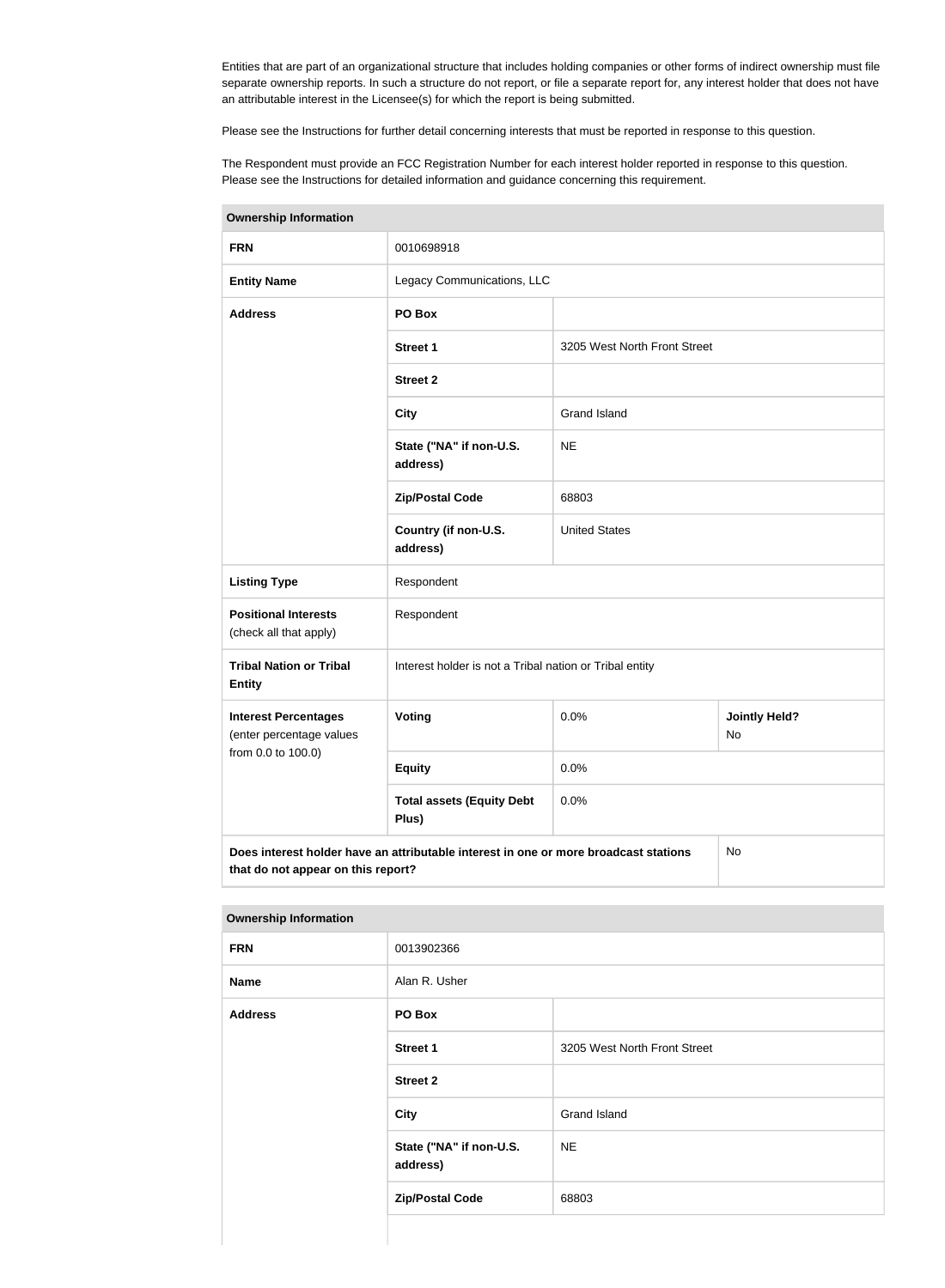|                                                                                                                            | Country (if non-U.S.<br>address)                                                                           | <b>United States</b>   |                                   |
|----------------------------------------------------------------------------------------------------------------------------|------------------------------------------------------------------------------------------------------------|------------------------|-----------------------------------|
| <b>Listing Type</b>                                                                                                        | Other Interest Holder                                                                                      |                        |                                   |
| <b>Positional Interests</b><br>(check all that apply)                                                                      | Officer, LC/LLC/PLLC Member, Other - Manager; Joint Tenant with Right of Survivorship<br>with Joanna Usher |                        |                                   |
| Citizenship, Gender,<br><b>Ethnicity, and Race</b><br><b>Information (Natural</b><br>Persons Only)                         | <b>Citizenship</b>                                                                                         | US                     |                                   |
|                                                                                                                            | Gender                                                                                                     | Male                   |                                   |
|                                                                                                                            | <b>Ethnicity</b>                                                                                           | Not Hispanic or Latino |                                   |
|                                                                                                                            | Race                                                                                                       | White                  |                                   |
| <b>Interest Percentages</b><br>(enter percentage values<br>from 0.0 to 100.0)                                              | Voting                                                                                                     | 100.0%                 | <b>Jointly Held?</b><br><b>No</b> |
|                                                                                                                            | <b>Equity</b>                                                                                              | 32.0%                  |                                   |
|                                                                                                                            | <b>Total assets (Equity Debt</b><br>Plus)                                                                  |                        |                                   |
| Does interest holder have an attributable interest in one or more broadcast stations<br>that do not appear on this report? |                                                                                                            | No                     |                                   |

#### **Ownership Information**

| <b>FRN</b>                                                | 0027260058                                |                                                                                     |                            |  |
|-----------------------------------------------------------|-------------------------------------------|-------------------------------------------------------------------------------------|----------------------------|--|
| <b>Name</b>                                               | Joanna Usher                              |                                                                                     |                            |  |
| <b>Address</b>                                            | PO Box                                    |                                                                                     |                            |  |
|                                                           | <b>Street 1</b>                           | 3205 West North Front Street                                                        |                            |  |
|                                                           | <b>Street 2</b>                           |                                                                                     |                            |  |
|                                                           | <b>City</b>                               | <b>Grand Island</b>                                                                 |                            |  |
|                                                           | State ("NA" if non-U.S.<br>address)       | <b>NE</b>                                                                           |                            |  |
|                                                           | <b>Zip/Postal Code</b>                    | 68803                                                                               |                            |  |
|                                                           | Country (if non-U.S.<br>address)          | <b>United States</b>                                                                |                            |  |
| <b>Listing Type</b>                                       | Other Interest Holder                     |                                                                                     |                            |  |
| <b>Positional Interests</b><br>(check all that apply)     |                                           | LC/LLC/PLLC Member, Other - Joint Tenant with Right of Survivorship with Alan Usher |                            |  |
| Citizenship, Gender,                                      | <b>Citizenship</b>                        | <b>US</b>                                                                           |                            |  |
| <b>Ethnicity, and Race</b><br><b>Information (Natural</b> | Gender                                    | Female                                                                              |                            |  |
| Persons Only)                                             | <b>Ethnicity</b>                          | Not Hispanic or Latino                                                              |                            |  |
|                                                           | Race                                      | White                                                                               |                            |  |
| <b>Interest Percentages</b><br>(enter percentage values   | <b>Voting</b>                             | 0.0%                                                                                | <b>Jointly Held?</b><br>No |  |
| from 0.0 to 100.0)                                        | <b>Equity</b>                             | 32.0%                                                                               |                            |  |
|                                                           | <b>Total assets (Equity Debt</b><br>Plus) |                                                                                     |                            |  |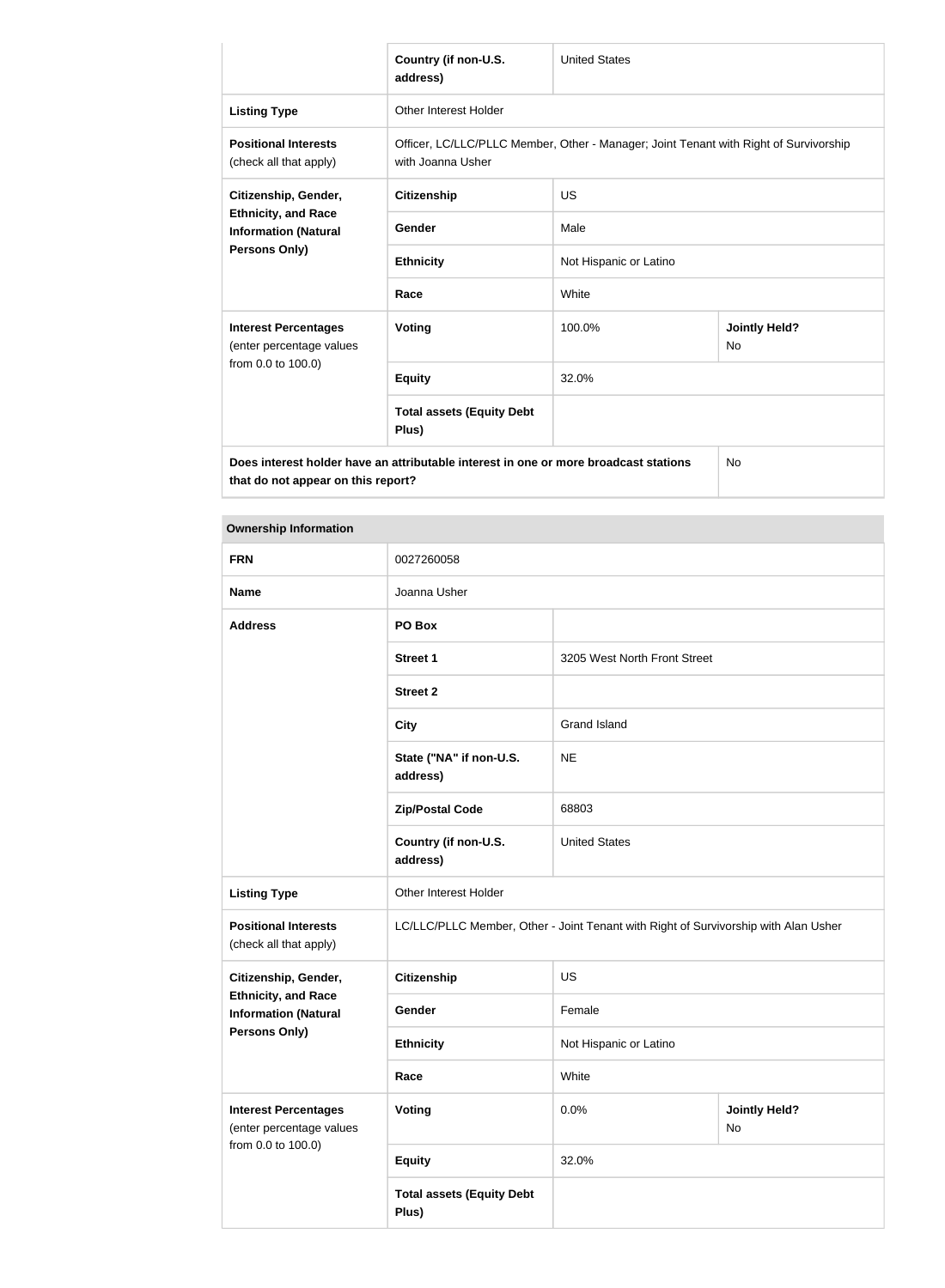**Does interest holder have an attributable interest in one or more broadcast stations that do not appear on this report?**

No

| <b>Ownership Information</b>                                                                                                                                                                         |                                                         |                              |                            |
|------------------------------------------------------------------------------------------------------------------------------------------------------------------------------------------------------|---------------------------------------------------------|------------------------------|----------------------------|
| <b>FRN</b>                                                                                                                                                                                           | 0027726041                                              |                              |                            |
| <b>Entity Name</b>                                                                                                                                                                                   | Joseph J. Vavricek Irrevocable Trust                    |                              |                            |
| <b>Address</b>                                                                                                                                                                                       | PO Box                                                  |                              |                            |
|                                                                                                                                                                                                      | <b>Street 1</b>                                         | 3205 West North Front Street |                            |
|                                                                                                                                                                                                      | <b>Street 2</b>                                         |                              |                            |
|                                                                                                                                                                                                      | <b>City</b>                                             | <b>Grand Island</b>          |                            |
|                                                                                                                                                                                                      | State ("NA" if non-U.S.<br>address)                     | <b>NE</b>                    |                            |
|                                                                                                                                                                                                      | <b>Zip/Postal Code</b>                                  | 68803                        |                            |
|                                                                                                                                                                                                      | Country (if non-U.S.<br>address)                        | <b>United States</b>         |                            |
| <b>Listing Type</b>                                                                                                                                                                                  | Other Interest Holder                                   |                              |                            |
| <b>Positional Interests</b><br>(check all that apply)                                                                                                                                                | LC/LLC/PLLC Member                                      |                              |                            |
| <b>Tribal Nation or Tribal</b><br><b>Entity</b>                                                                                                                                                      | Interest holder is not a Tribal nation or Tribal entity |                              |                            |
| <b>Interest Percentages</b><br>(enter percentage values                                                                                                                                              | <b>Voting</b>                                           | 0.0%                         | <b>Jointly Held?</b><br>No |
| from 0.0 to 100.0)                                                                                                                                                                                   | <b>Equity</b>                                           | 68.0%                        |                            |
|                                                                                                                                                                                                      | <b>Total assets (Equity Debt</b><br>Plus)               |                              |                            |
| Does interest holder have an attributable interest in one or more broadcast stations<br>No<br>that do not appear on this report?                                                                     |                                                         |                              |                            |
| (b) Respondent certifies that any interests, including equity, financial, or voting<br>interests, not reported in this filing are non-attributable.<br>If "No," submit as an exhibit an explanation. |                                                         |                              | Yes                        |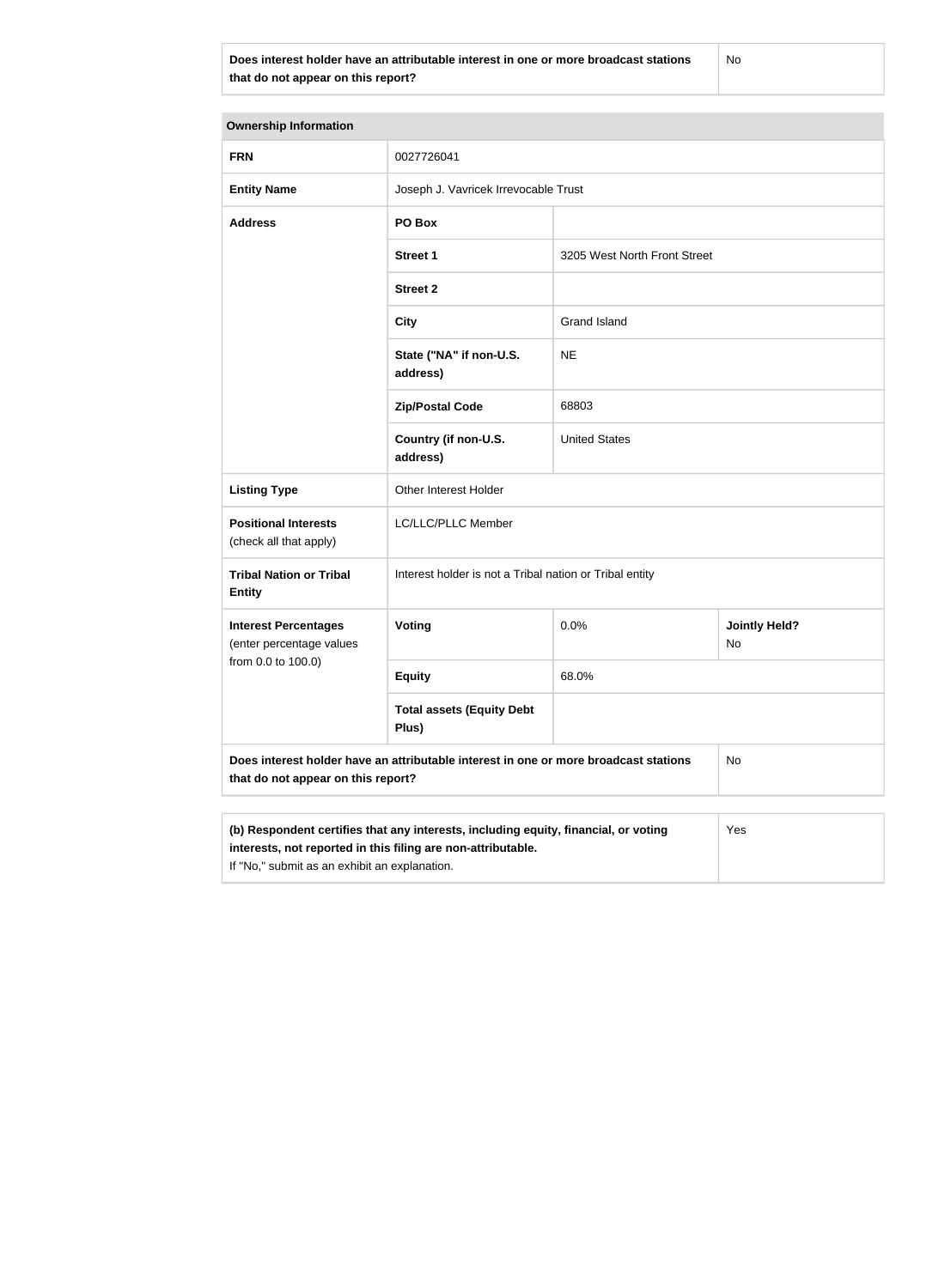

**(d) Are any of the individuals listed as an attributable interest holder in the Respondent married to each other or related to each other as parentchild or as siblings?** Yes

If "Yes," provide the following information for each such the relationship.

#### **Family Relationships**

| <b>FRN</b>   | 0027260058 | <b>Name</b> | Joanna Usher |
|--------------|------------|-------------|--------------|
| <b>FRN</b>   | 0013902366 | <b>Name</b> | Alan R Usher |
| Relationship | Spouses    |             |              |

| (e) Is Respondent seeking an attribution exemption for any officer or director with<br>duties wholly unrelated to the Licensee(s)?                                                                  | No |
|-----------------------------------------------------------------------------------------------------------------------------------------------------------------------------------------------------|----|
| If "Yes," complete the information in the required fields and submit an Exhibit fully describing<br>that individual's duties and responsibilities, and explaining why that individual should not be |    |
| attributed an interest.                                                                                                                                                                             |    |

Attach a flowchart or similar document showing the Licensee's vertical ownership structure including the Licensee and all entities that have attributable interests in the Licensee. Licensees with a single parent entity may provide a brief explanatory textual Exhibit in lieu of a flowchart or similar document. Licensees without parent entities should so indicate in a textual Exhibit.

**Non-Licensee Respondents should select "N/A" in response to this question.**